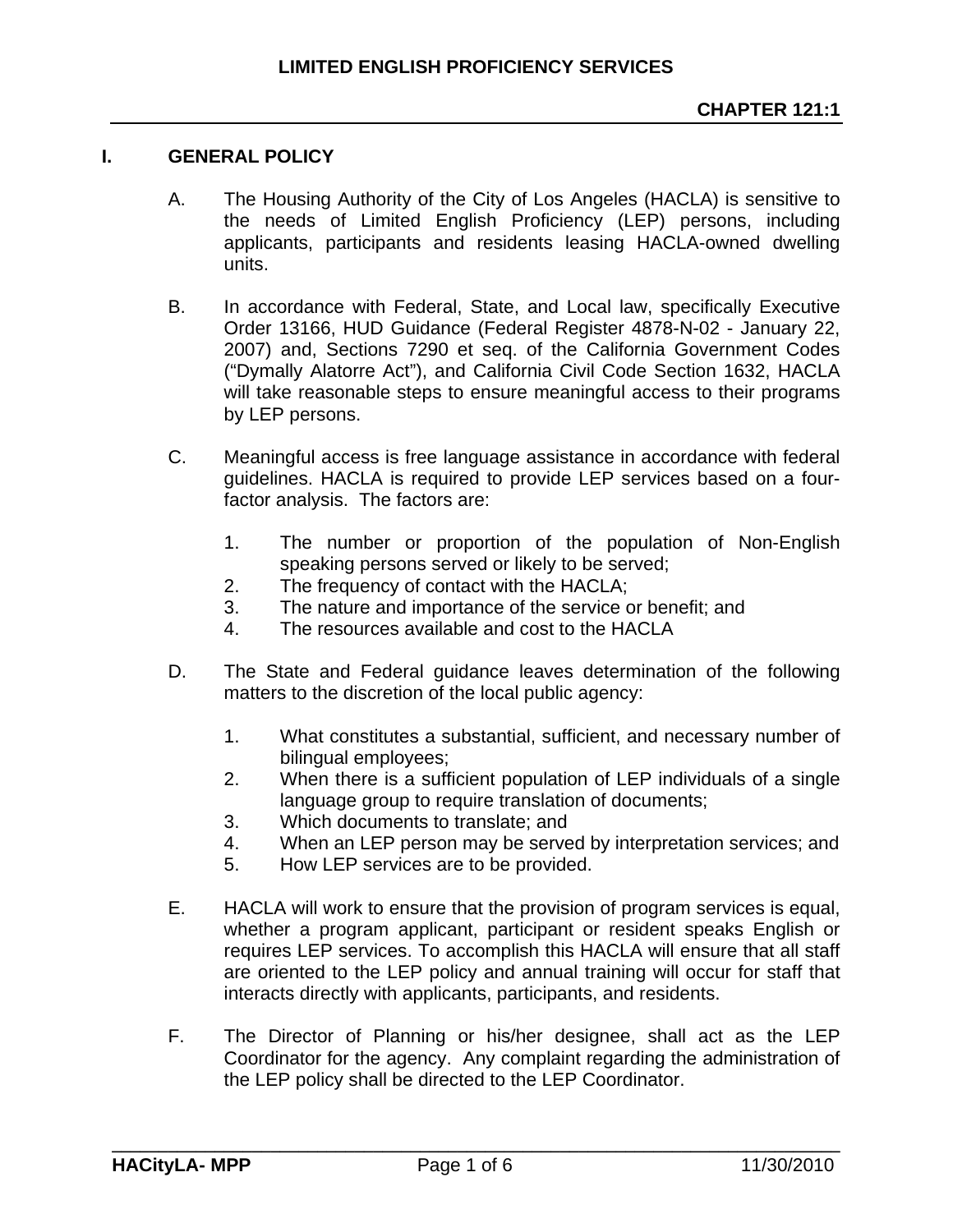G. Information regarding the LEP Policy shall be made available to the public through posting on the HACLA Website and the posting of Notices in offices in the appropriate threshold languages each office serves. If the Notice does not exist in an applicant's or participant's primary language then site translations will be provided. *Noti*ces summarizing the policy shall also be included into application and review packets.

# **II. APPLICABILITY**

- A. This policy applies to all applicants, participants and residents of HACLAowned housing including, but not limited to, the Public Housing program, Section 8 Housing Choice Voucher Program, Project Based Voucher, HOPWA, Shelter Plus Care, and other HACLA owned housing.
- B. The requirement to provide LEP services shall apply regardless of an individual's citizenship or immigration status.

## **III. DEFINITIONS**

- A. "Applicants," includes applicants for any program administered by HACLA.
- B. "Competent," means providing Language Services through a person who is proficient and has knowledge in both the English language and the non-English language being used. To be competent the person providing the translation or interpretation should be familiar with cultural terms, terms used by HACLA, and adhere to their role as an interpreter or translator.
- C. "Interpretation," is competently taking oral or spoken information provided in one language and accurately communicating that information orally in another language.
- D. "Interpreter," means a person, not a minor, able to speak fluently and read with full understanding both in English language and the language of the LEP applicant, participant, or resident.
- E. "Language Services" or "Language Assistance," means the provision of competent language translation [oral] or interpretation services [written].
- F. "LEP" individual is a person who identifies as an LEP person, does not speak English as a primary language, and who has a limited ability to read, write, speak, or understand English.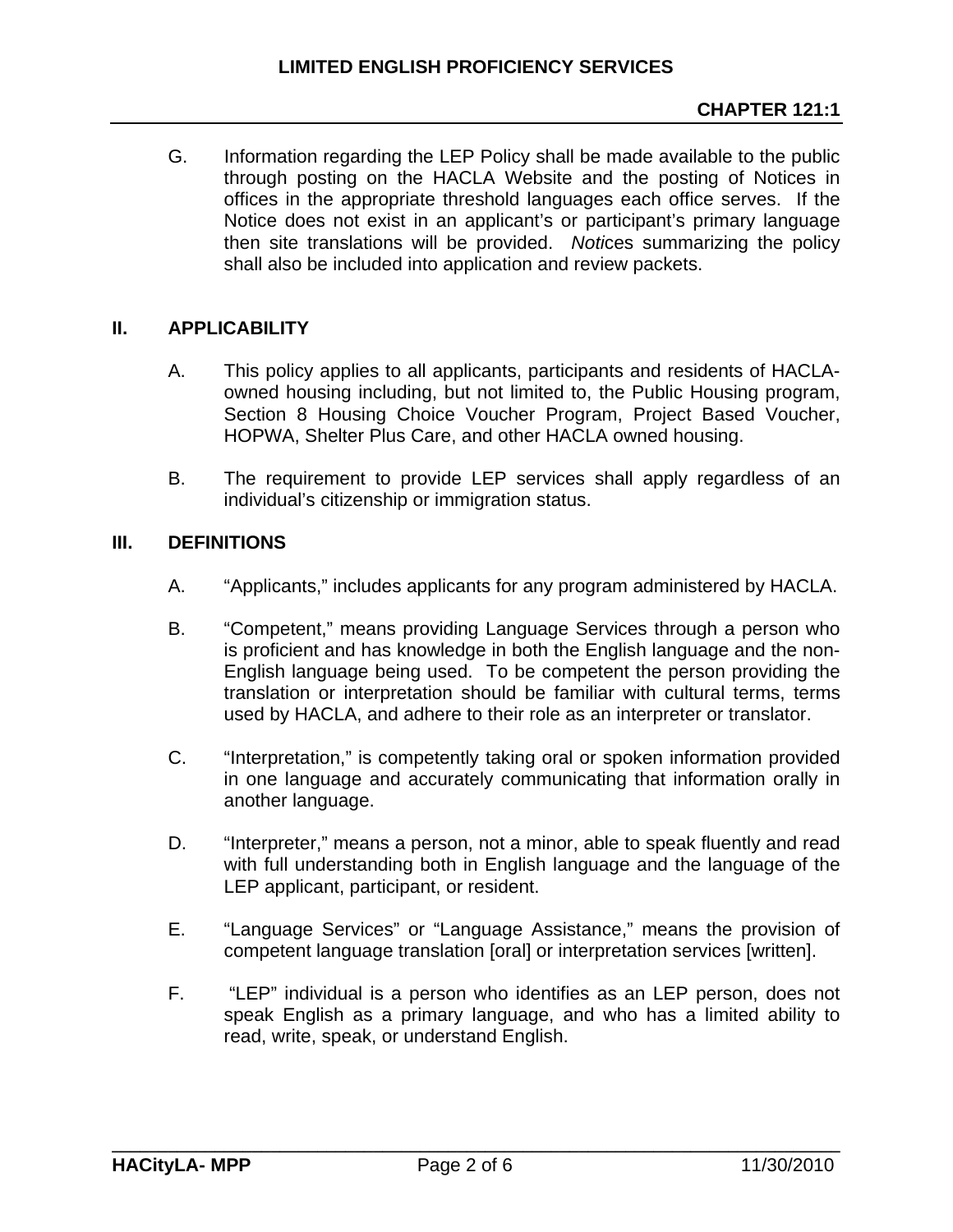- G. "Participants," includes authorized participants under any program administered by HACLA other than authorized lessees of HACLA-owned dwelling units.
- H. "Public Contact Position" is a position that emphasizes the ability to meet, contact and deal with the public in the performance of the HACLA's functions.
- I. "Residents," includes authorized lessees of HACLA-owned dwelling units.
- J. "Site Translation" means the oral translation of a document from English into a second language. Site translation involves the translation of every word, not summarization. However, in site translation, because of cultural and technical issues, further explanation may also be required and is encouraged.
- K. "Threshold Language" is a language spoken by a sufficient number of community members that are potentially eligible for services from HACLA to warrant the hiring of bilingual workers and translation of documents as set out in this policy.
- L. "Translation," means converting written material from one language to another language in written form.
- M. "Vital Documents" are those that are critical for ensuring meaningful access by beneficiaries or potential beneficiaries generally and LEP persons specifically.

#### **IV. DETERMINING NEED**

The need for provision of LEP services shall be determined by monitoring the potential applicant, applicant, participant and resident populations.

- A. Applicants shall be asked at the time of application or initial interview, whichever comes first, to designate their primary language for both written and oral and whether LEP services are required.
- B. Participants shall be asked at the time of each annual review to designate their primary language and their preference for LEP services for both written and oral services.
- C. Each resident of a HACLA-owned dwelling unit shall be queried at the time of each annual review, or earlier contact, regarding his/her primary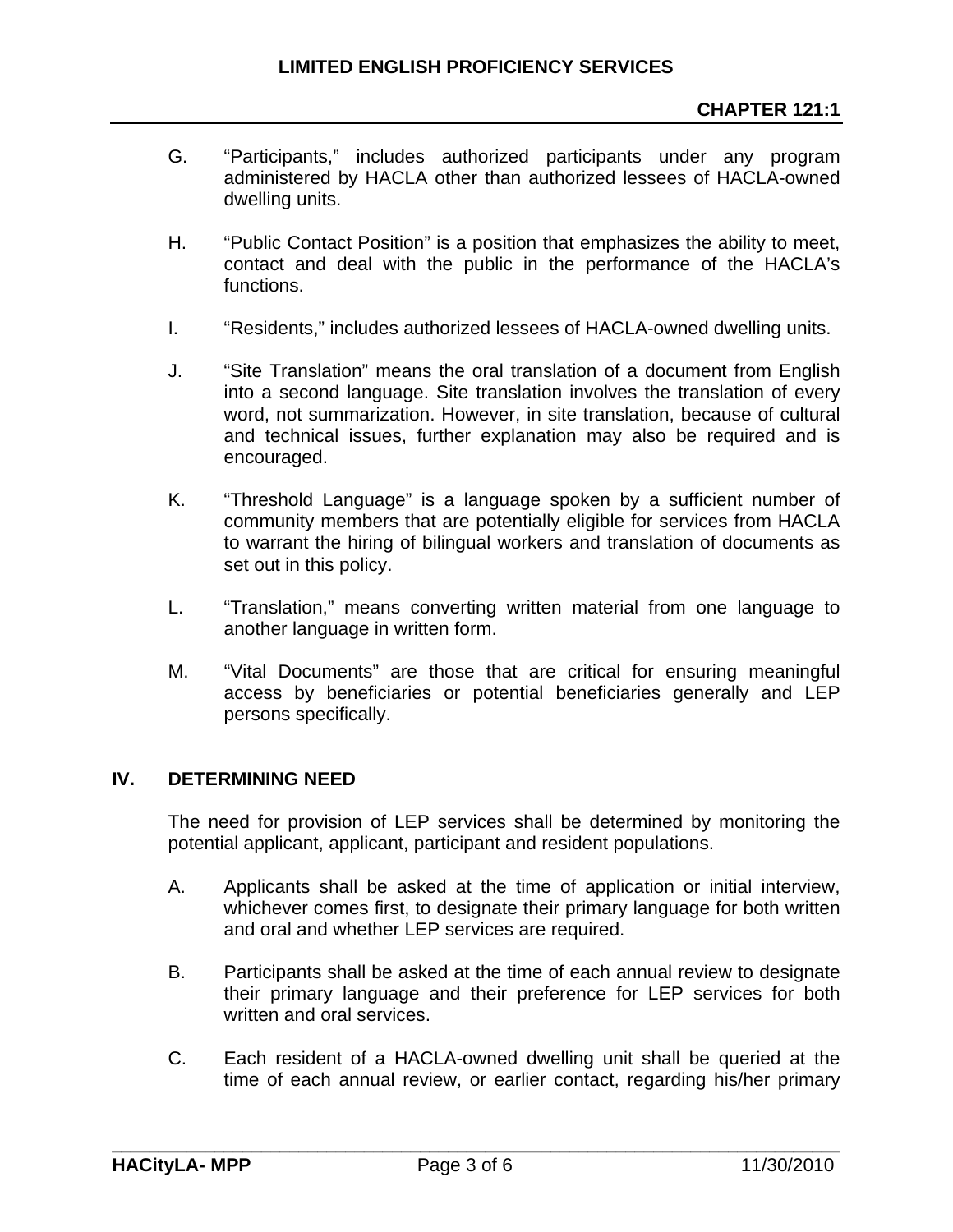language and their preference for LEP services for both written and oral services.

- D. Each file (paper, computer, etc.) must be coded or stamped to indicate an LEP need and the designated primary language.
- E. Generally, an eligible LEP threshold language group that constitutes 5 percent or 1,000 persons, whichever is less, of the population eligible to be served, is an indication of need for translation of vital documents (if resources permit, as specified under Sections I.B. and V.) However, if there are fewer than 50 persons in a language group that reaches the 5 percent level, HACLA may provide written notice in the primary language of the LEP language group of the right to receive competent oral interpretation of those written materials in lieu of written translations.

Additionally, for HACLA owned and operated properties, the threshold language will be determined on a property-by-property basis.

F. The HACLA's Planning Department and LEP Coordinator will annually review the demographic data regarding potential and current applicants, participants, and residents to assess whether an updated four-factor analysis (as noted in Section I C) is warranted.

# **V. INTERPRETER (***ORAL)* **SERVICES**

- A. All LEP applicants, participants, and residents have the right to free interpreter services when s/he states a need or staff observes difficulty communicating in English whether or not the language they speak is considered a "threshold" language. Once a person is identified as LEP, interpreter services must be made available in all contacts with or from HACLA.
- B. To the extent possible, HACLA will assign an LEP applicant, participant, or recipient to competent bilingual staff. If the person is not assigned to a bilingual worker then another bilingual staff member will be utilized to provide interpreter services. Such services may be provided in any method that is effective, including in person or over the telephone.
- C. When an office does not have a staff member who can provide competent interpreter services for a client, staff shall make requests for competent interpreter services through an assistant manager or higher. Outside interpreter services may include contract interpreters, telephonic interpreter services, or certified community volunteers. When used, outside interpreter services shall be paid for by the HACLA.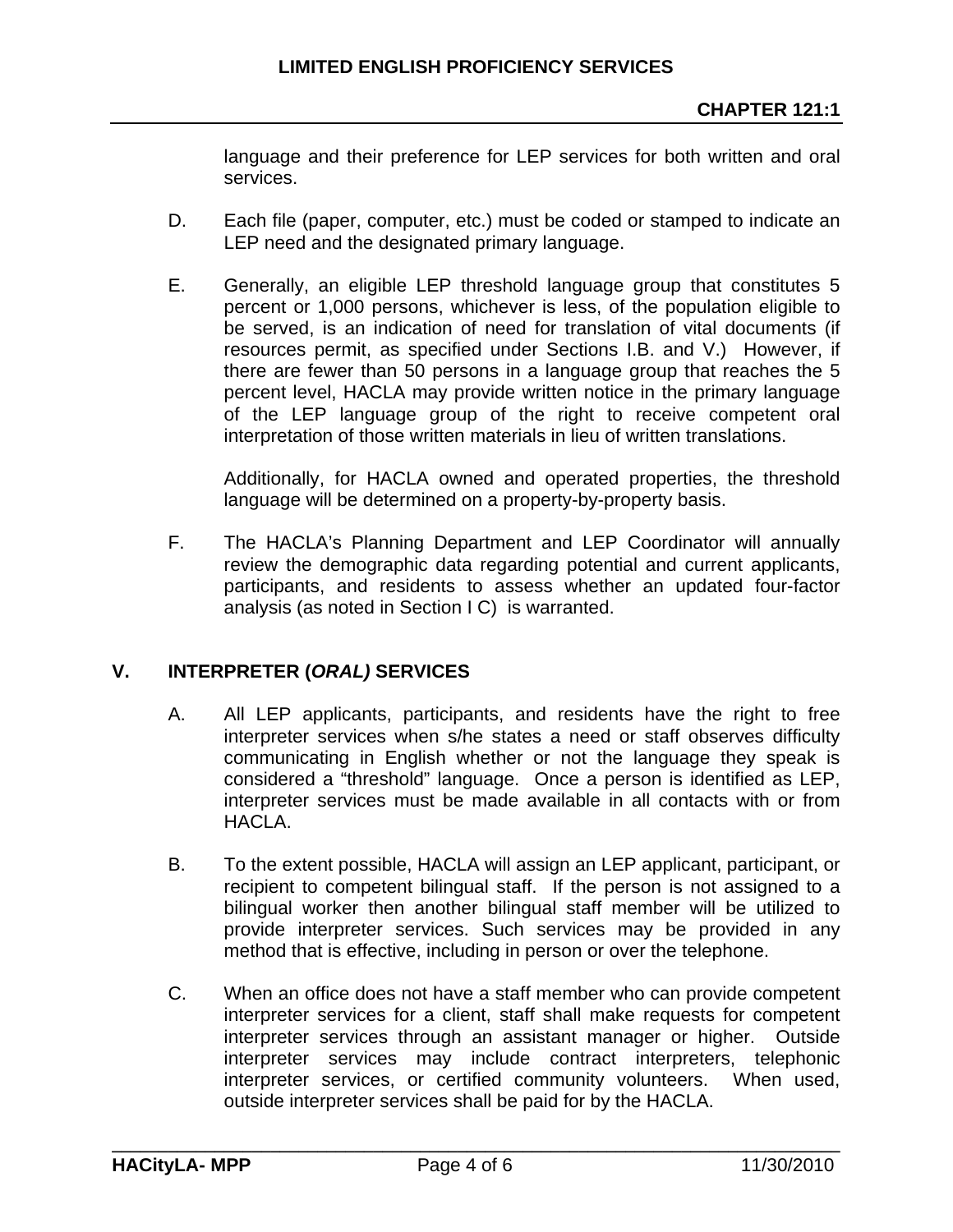- D. The use of informal interpreters, such as family members (including minors), friends, legal guardians, or advocates of the LEP person, is strongly discouraged. If used, they should be limited to emergencies and must be brief and transitory (for instance to identify the language being spoken).
- E. HACLA staff must always offer a free interpreter. If, after an offer of language services, an LEP individual prefers an informal interpreter, the LEP person must sign a waiver of free interpreter services in the LEP's preferred language or through site translation. After the LEP signs the waiver the informal interpreter may interpret. However, if possible, a HACLA staff member who speaks the LEP's language must observe the interpretation to ensure it is thorough and accurate. The HACLA interpreter must also sign the waiver certifying the accuracy of the translation.
- F. Requests for interpretation services may be made by an applicant, participant, resident, resident advocate, the Resident Advisory Council, (RAC), Resident Management Corporation (RMC), the Section 8 Advisory Council (SAC)*,* or successor bodies when directly associated with HACLA program activities.

# **VI. FORMS AND DOCUMENTS TRANSLATION**

- A. All HACLA forms and documents determined as "vital" as defined by HUD guidance shall be translated from English to threshold languages as determined by Section I B. HACLA will also translate vital documents into other languages as resources permit.
- B. "Vital" forms and documents include but, are not limited to:
	- 1. Applications to participate in a HACLA program or activity, or to receive HACLA benefits or services;
	- 2. Consent and complaint forms;
	- 3. Intake forms;
	- 4. Written notices of rights, obligations, denial, loss, or decreases in benefits or services, and hearings;
	- 5. Notices advising LEP persons of free language assistance;
	- 6. Notices of public hearings, especially those that meet Community Planning and Development's citizen participation requirements;
	- *7.* Leases and tenant rules;
	- 8. Notices of eviction;
	- 9. Informational Signage;